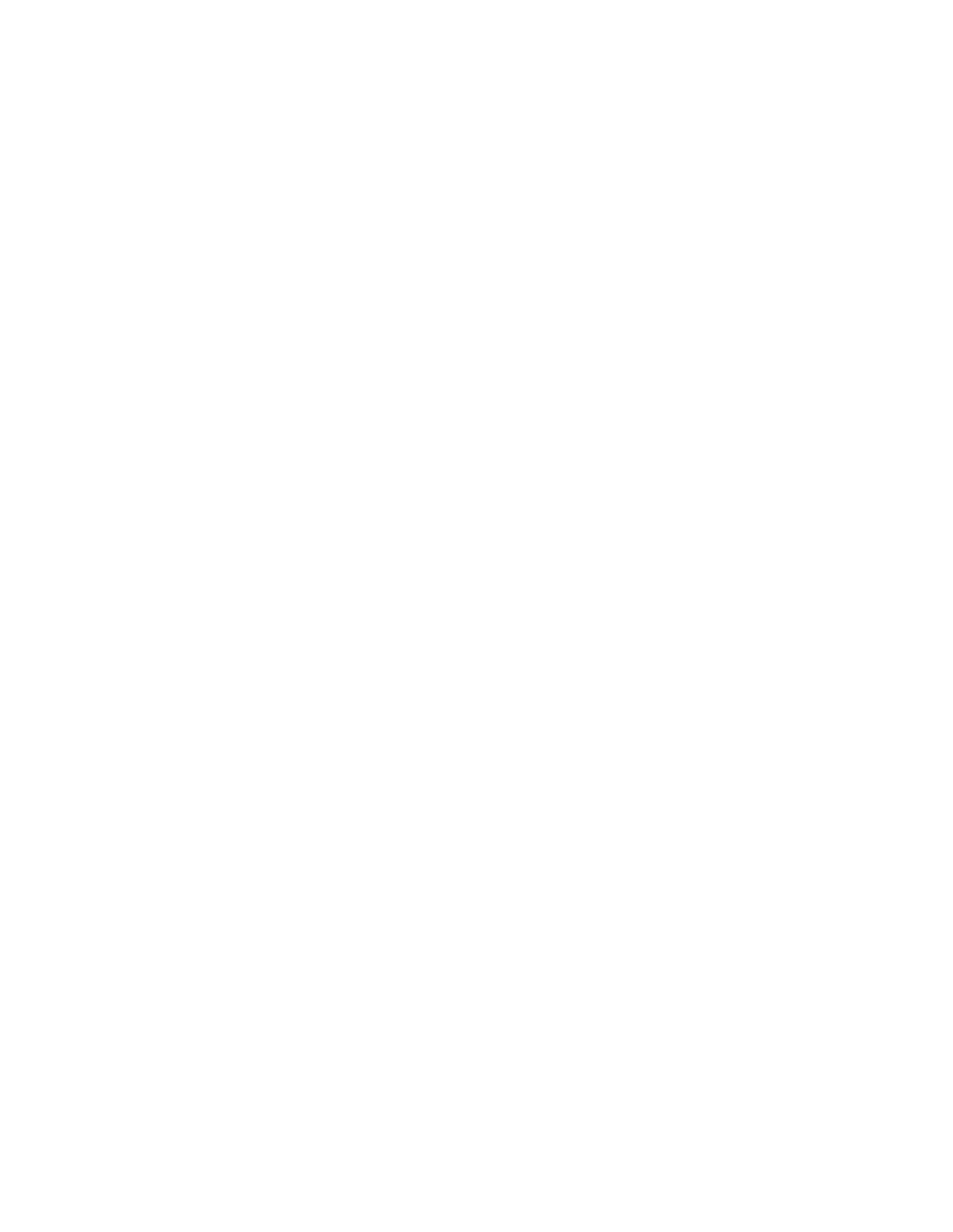# **RESONANT INSPECTION APPLIED TO 100% TESTING OF NODULARITY OF CAST DUCTILE IRON**

#### **Richard W Bono rbono@modalshop.com**

The Modal Shop, Inc. 3149 East Kemper Rd. Cincinnati, OH 45241

Due to the high expectations of automotive manufacturers and their end consumers, there is a growing requirement for zero defect supply chain commitments. To achieve zero defect output, manufacturers are making the commitment to move to online NDT. This type of online inspection requires accuracy, reliability, and high throughput. Resonant Acoustic Method NDT (RAM-NDT) provides a proven technique exhibiting these pivotal performance requirements and automates economically. RAM-NDT tests, reports and screens for most common part flaws in a manner similar to the way NASA tests flight hardware and automotive manufacturers validate their new car designs. Utilizing structural dynamics and statistical variation, RAM-NDT provides mature, laboratory proven technology in a robust, economical, process-friendly manner.

RAM-NDT is a volumetric resonant inspection technique that measures the structural integrity of each part to detect defects on a component level. This technique is easily automated to eliminate human errors with fast throughput, providing cost effective 100% inspection with minimal disruption to production. With a large number of successes on the production lines of powdered metal and cast parts, RAM-NDT is the simple and effective solution to manufacturers' zero PPM challenge.

Traditional NDT techniques, for example ultrasonics or magnetic particle testing, focus on detecting and diagnosing defects. They use visual or imaging techniques that scan for indications of specific defects. For production line quality inspection, identifying the type of defect itself is secondary to identifying the defective parts. While diagnosing specific defects is applicable when evaluating and inspecting some systems, such as using ultrasonics to inspect gas pipelines, it is not appropriate for high volume 100% inspection of manufactured metal parts. For these production lines it is of primary importance to detect *if* a part is non-conforming rather than *why*. Therefore, an end-of-line "go/no go" objective inspection, such as by RAM-NDT, is preferred here to a subjective diagnosis, perhaps useful in defect root cause analysis.

Resonant inspection (RI), the general classification of RAM-NDT, measures the structural response of a part and evaluates it against the statistical variation from a control set of good parts to screen defects. Its volumetric approach tests the whole part, both for external and internal structural flaws or deviations, providing objective and quantitative results. This structural response is a unique and measurable signature, defined by a component's mechanical resonances. These resonances are a function of part geometry and material properties and are the basis for RI techniques. By measuring the resonances of a part, one determines the structural characteristics of that part in a single test. Typical flaws and defects adversely affecting the structural characteristics of a part are given in Table 1 for powdered metal, cast and forged applications. Many of the traditional NDT techniques previously discussed can detect these flaws as well, but often only RI can detect all in a single test, throughout the entire part (including deep sub-surface defects), in an automated and objective fashion.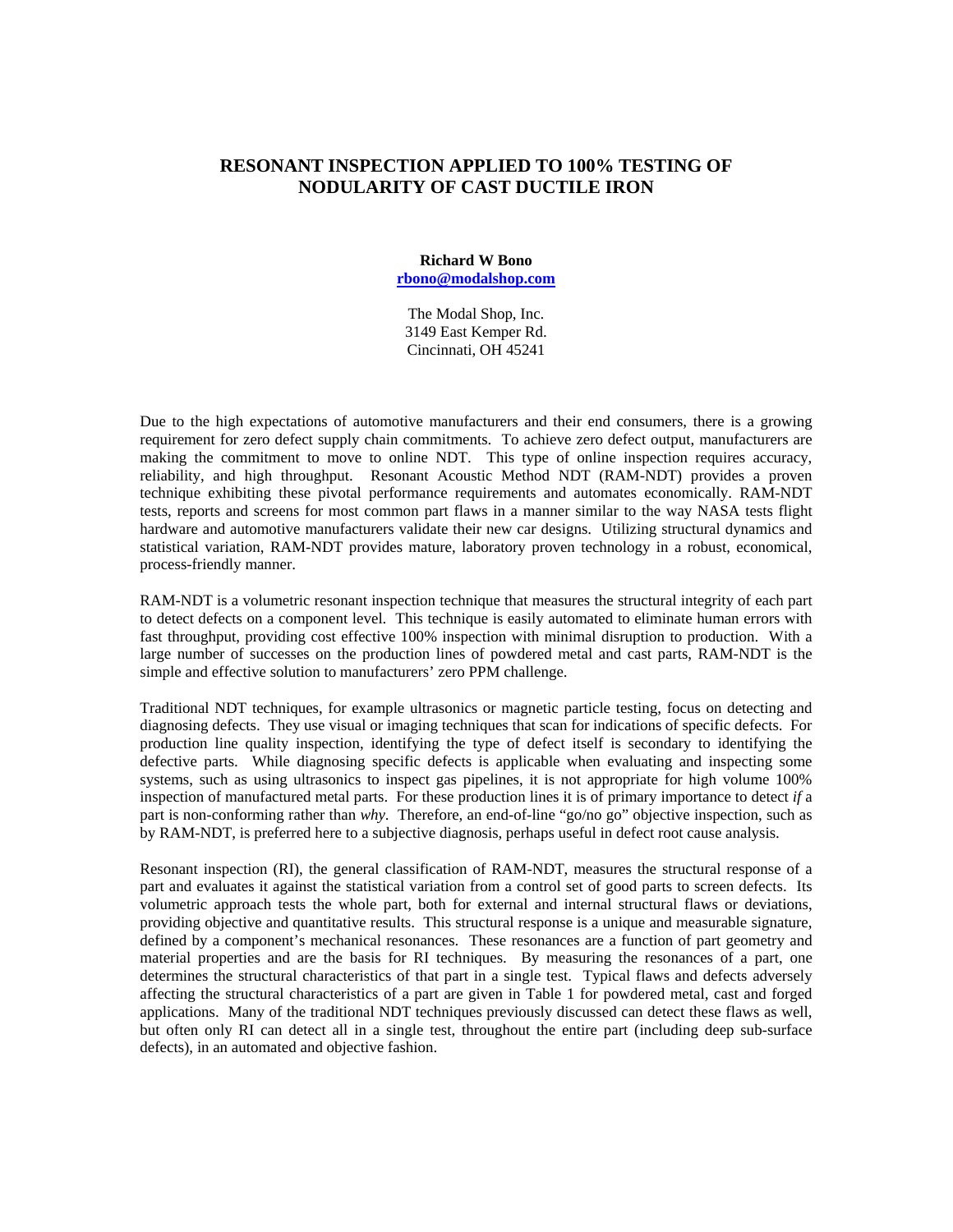| Cast                          | Forged                      | <b>Powdered Metal</b>       |
|-------------------------------|-----------------------------|-----------------------------|
| Cracks                        | Cracks                      | Cracks                      |
| Nodularity                    | Missed or double strikes    | Chips                       |
| Porosity                      | Porosity                    | Voids                       |
| Hardness/density              | Hardness                    | Hardness/density            |
| Inclusions                    | <b>Inclusions</b>           | Inclusions                  |
| Heat treat                    | Heat treat                  | Heat treat                  |
| Compressive & residual stress | Quenching problems          | Decarb                      |
| Cold shuts                    | Laps                        | Oxides                      |
| Raw material contaminants     | Raw material contaminants   | Raw material contaminants   |
| Missed processes/operations   | Missed processes/operations | Missed processes/operations |

**Table 1. Typical structural defects detectable by resonant inspection.** 

After defective parts have been sorted with RI, complimentary traditional NDT techniques may provide a means for subjective diagnosis on the smaller subset of parts. This is useful for determining a defect's root cause and ultimately improving the production processes.

The Resonant Acoustic Method technique performs resonant inspection by impacting a part and "listening" to its acoustic spectral signature with a microphone. The controlled impact provides broadband input energy to excite the part and the microphone allows for a non-contact measurement of the part's structural response. The part's mechanical resonances amplify the broadband input energy at its specific natural frequencies, indicated as peaks in the frequency spectrum and measured by the microphone above the background noise in the test environment. "Good" parts (structurally sound) have consistent spectral signatures (i.e. the mechanical resonances are the same among part samples) while "bad" parts (structurally different) are different. Deviations in peak frequencies or amplitudes constitute a structurally significant difference that provides a quantitative and objective part rejection. An example of a typical spectrum from 0 to 50 kHz is given in Figure 1.



### **Figure 1. Typical acoustic signature, power spectrum to 50 kHz, for a metal part, shown as processed by NDT-RAM with criteria ranges (indicated with green "boxes") at seven natural resonant frequencies.**

Gross defects can often be distinguished directly by the human ear, but human hearing is subjective and limited to approximately 20 kHz maximum. By analyzing data beyond 20 kHz, to upwards of 50 kHz, much smaller defects can be detected, even across production lots given reasonable process control. Typically, these defects cause frequency shifts as shown in Figure 2. These shifts are a function of how the specific defect affects the mechanical resonance, which is dependent upon the specific defect location with respect to the deformation pattern of the resonance. Fortunately, mechanical resonances are global properties of a structure, and generally a defect will alter at least one resonant frequency. For this reason, it is good practice to set up multiple criteria ranges for analysis.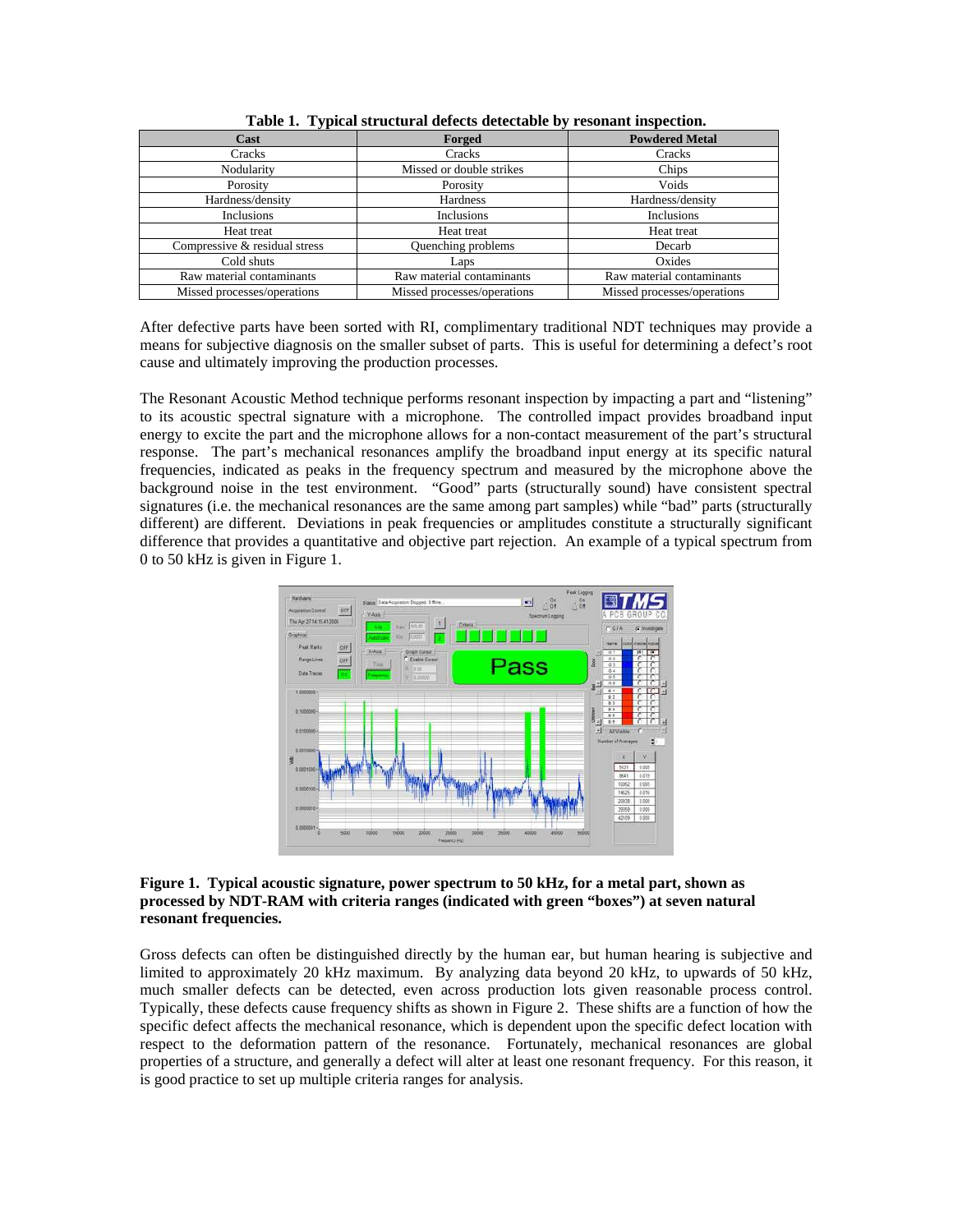

**Figure 2. Data showing frequency shift due to structural defect in part.** 

RAM-NDT's basic measurement procedure allows for easy automation and very high part testing throughput. There is no part preparation required – no magnetizing, cleaning, immersion, etc. Expendable costs associated with such preparation, such as chemicals and waste removal, are eliminated. The single impact and non-contact response measurement (via microphone) can be made as a part is moving down a conveyor, often as fast as a part per second. The parts do not need to be physically stopped; nor are they required to be precisely located with expensive robotics on contact actuators and vibration pickups. Simple guides are typically adequate to rotate/position the part for impact and allow flexibility to test many different types of parts or geometries. Given this capacity for automation and throughput, and its quantitative analysis with objective results, RAM-NDT is ideal for plant floor, high volume quality control test applications. A typical production line installation is shown below in Figure 3.



**Figure 3. Fully automated system on plant floor, shown testing parts through acoustic chamber.** 

One common application for RAM-NDT is testing ductile iron for acceptable levels of nodularity. Cast iron is a metal alloy characterized by relatively high carbon content. During the metal's solidification, this carbon content can form graphite, with tiny, irregular flakes that disrupt the crystalline structure, causing cracks and unwanted brittleness. In ductile iron the graphite forms spherical, rounded nodules that inhibit the formation of cracks and provide enhanced ductility and machinability.

ASM defines nodularity as "the volumetric proportion of spheroidal or nodular graphite to total graphite in a ductile iron or a compacted graphite iron matrix." In other words, it's the total number of rounded graphite nodules as a percentage against the total number of graphite particles – the higher the nodularity, the higher the ductility. Figure 4 illustrates the difference in microstructure of ductile iron with high nodularity (93%) and poor nodularity (just 55%).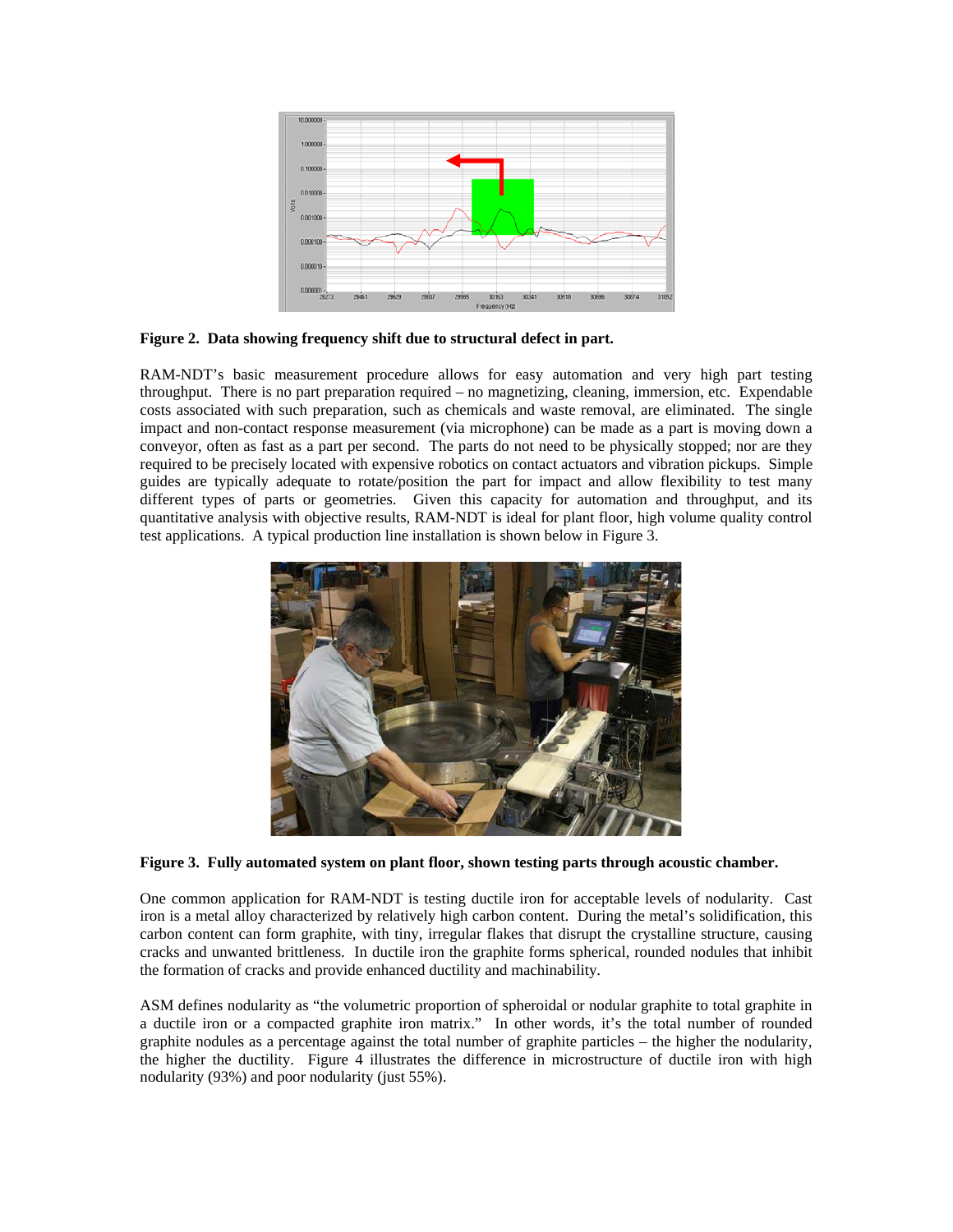

**Figure 4. Difference in microstructure of ductile iron with high nodularity (93%) on the left and poor nodularity (55%) on the right.** 

Very often, part designers specify a minimum level of acceptable nodularity (typically >85%) to ensure proper ductility. The traditional inspection technique for testing this is ultrasonic (UT). UT measures the velocity of sound waves passing through material. Basically, rounded graphite nodules do not impede the acoustic energy while flaky graphite particles do. Thus, higher ultrasonic velocity correlates with higher nodularity.

In order to evaluate the effectiveness of RAM-NDT for inspecting ductile iron for nodularity, a controlled set of brake anchor plates were manufactured. The plates were 100% tested using ultrasonics, and 100% tested using RAM-NDT. The ultrasonic velocities and resonant frequencies were recorded. The plates were also sectioned and the microstructure was analyzed to quantify the percentage nodularity. The resulting data is tabulated below for 30 samples, with graphical correlation between RAM NDT and nodularity shown in Figure 5.

| <b>Sample</b>           | Velocity (m/sec) | <b>Frequency</b> (Hz) | Pass/Fail               | % Nodularity |
|-------------------------|------------------|-----------------------|-------------------------|--------------|
| 1                       | 5600             | 4431                  | $\mathbf{P}$            | 95           |
| $\sqrt{2}$              | 5600             | 4431                  | ${\bf P}$               | 95           |
| $\overline{\mathbf{3}}$ | 5600             | 4369                  | $\mathbf{P}$            | 95           |
| $\overline{4}$          | 5600             | 4369                  | $\mathbf{P}$            | 95           |
| 5                       | 5620             | 4369                  | ${\bf P}$               | 95           |
| 6                       | 5620             | 4369                  | ${\bf P}$               | 95           |
| $\tau$                  | 5600             | 4431                  | $\mathbf{P}$            | 95           |
| $\overline{8}$          | 5620             | 4394                  | ${\bf P}$               | 95           |
| 9                       | 5620             | 4369                  | $\mathbf{P}$            | 95           |
| 10                      | 5620             | 4369                  | $\overline{P}$          | 95           |
| 11                      | 5570             | 4356                  | ${\bf P}$               | 85           |
| 12                      | 5540             | 4319                  | $\overline{\mathrm{F}}$ | 80           |
| 13                      | 5570             | 4282                  | $\overline{F}$          | 80           |
| 14                      | 5550             | 4282                  | $\overline{F}$          | 80           |
| 15                      | 5550             | 4269                  | $\overline{\mathrm{F}}$ | 80           |
| 16                      | 5550             | 4256                  | ${\bf F}$               | 80           |
| 17                      | 5560             | 4282                  | $\overline{\mathrm{F}}$ | 80           |
| 18                      | 5510             | 4256                  | $\overline{F}$          | 70           |
| 19                      | 5510             | 4256                  | $\overline{F}$          | 70           |
| 20                      | 5510             | 4256                  | $\mathbf F$             | 70           |
| 21                      | 5470             | 4244                  | ${\bf F}$               | 60           |
| 22                      | 5430             | 4244                  | ${\bf F}$               | 60           |
| 23                      | 5460             | 4244                  | $\overline{F}$          | 60           |
| 24                      | 5370             | 4194                  | $\overline{\mathrm{F}}$ | 40           |
| 25                      | 5350             | 4194                  | $\mathbf F$             | 40           |
| 26                      | 5370             | 4169                  | ${\bf F}$               | 40           |
| 27                      | 5350             | 4169                  | ${\bf F}$               | 30           |
| 28                      | 5320             | 4169                  | ${\bf F}$               | 30           |
| 29                      | 5300             | 4156                  | $\overline{F}$          | $20\,$       |
| 30                      | 5280             | 4156                  | $\mathbf F$             | 20           |

**Table 2. RAM NDT and UT data for nodularity testing**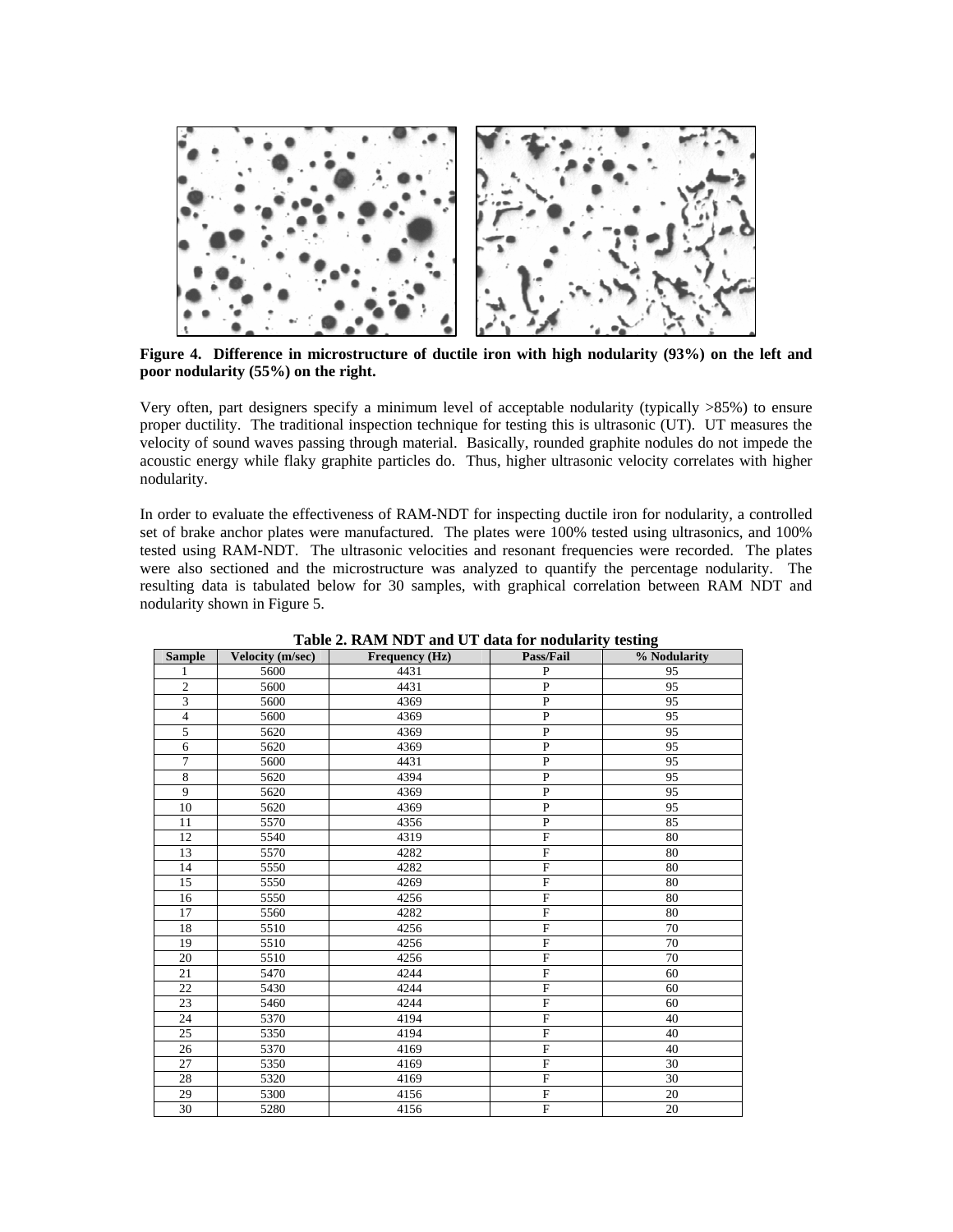

## **Figure 5. Correlation between RAM NDT resonant frequency test at approximately 4k Hz and nodularity. Green box indicates accepted criteria range for samples 1-11 with >85% nodularity. Samples 12-30 show nodularity ranging from 80% down to 20%.**

The results clearly show that RAM NDT accurately inspects ductile iron parts for acceptable levels of nodularity, with the capacity to sort samples with finer %resolution than UT velocity measurements. With RAM NDT, even the samples that are in the 80-85% range show clear separation, yet would not be clearly sorted using a velocity measurement – note the mix of velocities around 5550 m/sec in Table 2 above.

Additionally, RAM NDT boasts numerous advantages over UT. Ultrasonics test only one section of a casting – typically the most likely spot to detect poor nodularity. Low nodularity localized in other areas of the casting would not be detected. Since RAM NDT is a volumetric technique, it tests the entire casting for acceptable levels of nodularity. RAM NDT is a dry test eliminating the need for fluid coupling and cleaning, and preventing potential rust contamination. Finally, RAM NDT is a fast and efficient test, which automates very economically.

The RAM NDT technique has grown to broad utilization in the last 5 years at some of the world's largest automotive manufacturers and Tier One suppliers. The technique itself has been favored in recent years by manufacturing and quality professionals, dissatisfied with low, subjective traditional inspection methods. Unlike complex engineering workstations found in metrology labs, RAM NDT is a fast, objective 100% whole part test. The RAM NDT system is online for simple, reliable and affordable inspection, which drives improved quality and increased profits.